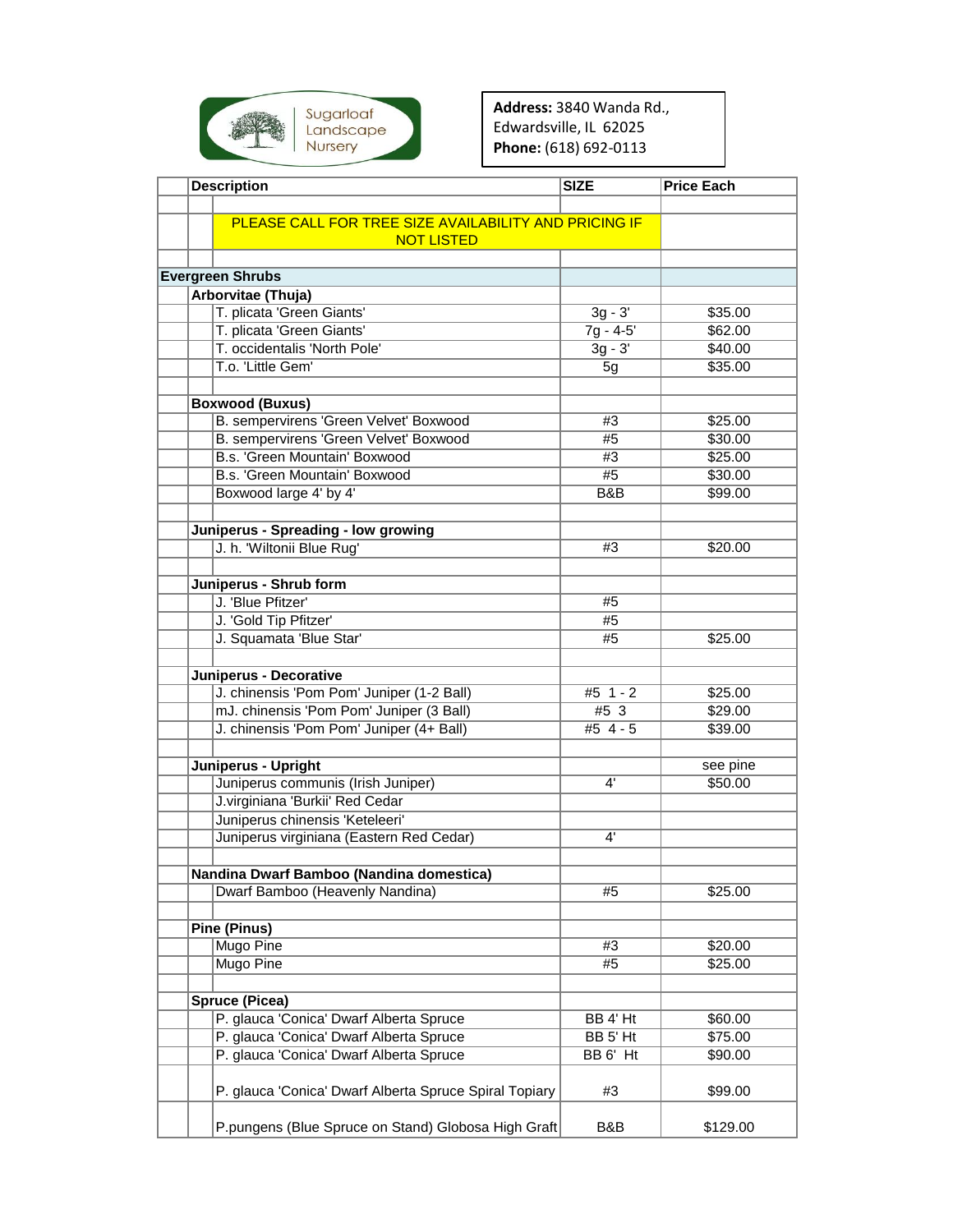| P. pungens Columnar Blue Spruce 'Fastigiate Glauca'                                 | 4-5'            | \$120.00 |
|-------------------------------------------------------------------------------------|-----------------|----------|
| <b>Topiaries</b>                                                                    |                 |          |
|                                                                                     |                 | \$275.00 |
| Chamaecyparis pisifera 'Boulevard' Pom                                              | 20 <sub>g</sub> |          |
|                                                                                     |                 |          |
| Yew (Taxus)<br>T. x m. 'Densiformis' Yew                                            | #5              | \$35.00  |
|                                                                                     |                 |          |
| <b>Evergreen Trees</b>                                                              |                 |          |
| <b>Cedar (Cedrus atlantica)</b>                                                     |                 |          |
| C.a. Weeping Blue Atlas Cedar                                                       | 10 <sub>g</sub> | \$175.00 |
|                                                                                     |                 |          |
|                                                                                     |                 |          |
| <b>False Cypress (Chamaecyparis)</b><br>C. nootkatensis (Blue Alaska Weeping Cedar) | $7 - 8'$        | \$170.00 |
| C. nootkatensis (Blue Alaska Weeping Cedar)                                         | $16 - 20'$      | \$550.00 |
|                                                                                     |                 |          |
|                                                                                     |                 |          |
| <b>Hemlock (Tsuga)</b><br>T. canadensis 'Canadian Hemlock'                          | $8 - 9'$        | \$140.00 |
|                                                                                     |                 |          |
|                                                                                     |                 |          |
| <b>Pine (Pinus)</b><br>P. strobus 'Eastern White Pine'                              | $3 - 4'$        |          |
|                                                                                     |                 | \$40.00  |
| P. strobus 'Eastern White Pine'                                                     | $4 - 5'$        | \$55.00  |
| P. strobus 'Eastern White Pine'                                                     | $5 - 6'$        | \$80.00  |
| P. strobus 'Eastern White Pine'                                                     | $6 - 7'$        | \$95.00  |
| P. strobus 'Eastern White Pine'                                                     | 11'             | \$255.00 |
| <b>Spruce (Picea)</b>                                                               |                 |          |
| P. abies 'Norway Spruce'                                                            | 3.5'            | \$70.00  |
| P. abies 'Norway Spruce'                                                            | 4'              | \$80.00  |
| P. abies 'Norway Spruce'                                                            | 41/2            | \$100.00 |
| P. abies 'Norway Spruce'                                                            | 5'              | \$120.00 |
| P. abies 'Norway Spruce'                                                            | 5.5'            | \$140.00 |
| P. abies 'Norway Spruce'                                                            | $9 - 10'$       | \$305.00 |
| P. pungens 'Colorado Blue Spruce'                                                   |                 |          |
|                                                                                     |                 |          |
| <b>Deciduous Shrubs</b>                                                             |                 |          |
| <b>ABELIA</b>                                                                       |                 |          |
| Abelia (4-6' ht)                                                                    | #3              | \$20.00  |
| Abelia (4-6' ht)                                                                    | #5              | \$25.00  |
|                                                                                     |                 |          |
| (ALTHEA OR ROSE-OF-SHARON) Hibiscus syriacus                                        |                 |          |
| H. s. 'Minerva' Hibiscus (Single Purple)                                            | #5              | \$25.00  |
| H. s. 'Red Lucy' Hibiscus (Single pink/red)                                         | #5              | \$25.00  |
| H.s. 'Satin Rose Hibiscus (Single pink)                                             | #5              | \$25.00  |
| Rose of Sharon                                                                      | #3              | \$20.00  |
| Rose of Sharon                                                                      | $#53 - 4'$      | \$25.00  |
| Rose of Sharon                                                                      | #5 4'-5'        | \$30.00  |
| Hardy Hibiscus (Rose Mallow) Light Pink                                             | #3 / #5         | \$20.00  |
| Hardy Hibiscus (Rose Mallow) Deep Pink                                              | #3/#5           | \$20.00  |
| Hardy Hibiscus (Rose Mallow) White                                                  | #3 / #5         | \$20.00  |
|                                                                                     |                 |          |
| (BAYBERRY) Myrica pensylvanica                                                      |                 |          |
| Bayberry (sometimes Northern Bayberry)                                              | #3              | \$25.00  |
| <b>Bayberry (sometimes Northern Bayberry)</b>                                       | #5              | \$30.00  |
|                                                                                     |                 |          |
| (COTONEASTER) Cotoneaster                                                           |                 |          |
| C. 'Cranberry' Cotoneaster                                                          | #3              | \$20.00  |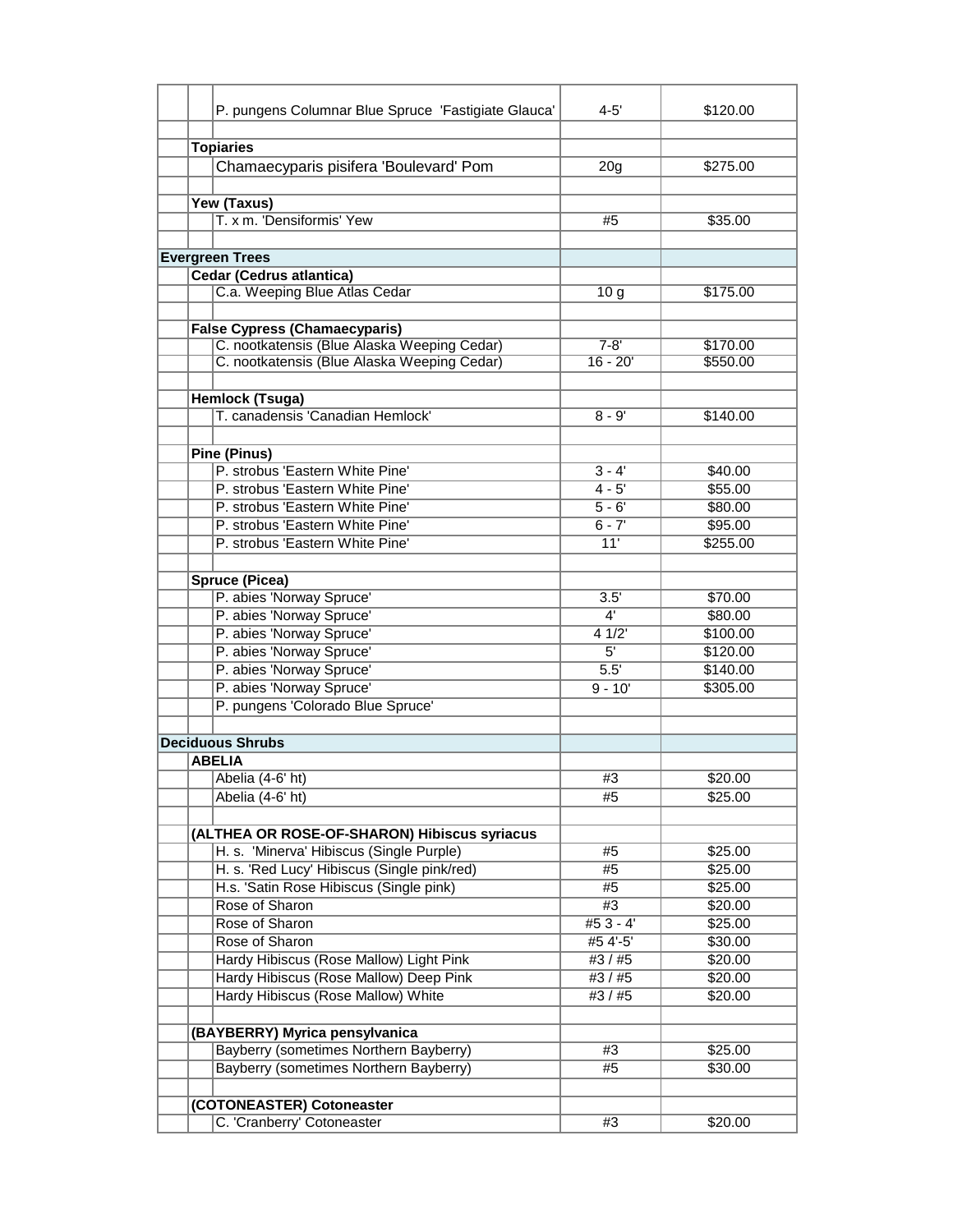| C. 'Cranberry' Cotoneaster                            | #5           | \$25.00  |
|-------------------------------------------------------|--------------|----------|
|                                                       |              |          |
| (CRAPE MYRTLE) Lagerstroemia                          |              |          |
| L. Crape Myrtle<br>(Red Rocket or purple)             | #3           | \$20.00  |
| (Red Rocket or purple)<br>L. Crape Myrtle             | #5           | \$25.00  |
| L. Crape Myrtle<br>(Red Rocket or purple)             | #7           | \$35.00  |
|                                                       |              |          |
| (DOGWOOD) Cornus                                      |              |          |
| C.s. Bailey Red Twig Dogwood                          | #5           | \$30.00  |
| C. A. Silky Dogwood                                   | <b>BB</b> 5' | \$60.00  |
| C. A. Silky Dogwood                                   | BB 6'+       | \$75.00  |
|                                                       |              |          |
| (EUONYMUS) Euonymous                                  |              |          |
| E. alatus 'Compactus' Burning Bush Euonymus           | #3           | \$20.00  |
| E. alatus 'Compactus' Burning Bush Euonymus           | #5           | \$25.00  |
| E.f. 'Jewel' Eounymus                                 | #5           | \$20.00  |
|                                                       |              |          |
| (FILBERT) Corylus avellana                            |              |          |
| C. a. 'Contorta' / Harry Lauder's Walking Stick       | 5g           | \$40.00  |
|                                                       |              |          |
| (FORSYTHIA) Forsythia                                 |              |          |
| Lynwood Gold                                          | #3           | \$18.00  |
| Lynwood Gold                                          | #5           | \$23.00  |
|                                                       |              |          |
| (HYDRANGEA) Hydrangea                                 |              |          |
| H. Limelight                                          | 5g           | \$25     |
| H. Littlelime                                         | 5g           | \$25     |
| H.p. 'Pink Diamond' Hydrangea                         | 5g           | \$18     |
| H. quercifolia Oakleaf Hydrangea                      | 3g           | \$16     |
| H. quercifolia Oakleaf Hydrangea                      | 5g           | \$18     |
| H.p. Tree Hydrangea Pee-Gee                           | 7g           | \$59     |
| H.p. Quick Fire Hydrangea Tree                        | 7g           | \$75     |
|                                                       |              |          |
| (KERRIA) Kerria                                       |              |          |
| K.japonica'Golden Guinea'Kerria(Single Flower yellow) | #5           | \$20.00  |
|                                                       |              |          |
| (LILAC) Syringa                                       |              |          |
| S. meyeria 'Palibin' Dwarf Korean Lilac               | #3           | \$18.00  |
| S. meyeria 'Palibin' Dwarf Korean Lilac               | #5           | \$23.00  |
| S.m.p. Dwarf Korean Lilac Tree Form                   | #7           | \$149.00 |
| S. Patula 'Miss Kim' Lilac                            | #3           | \$18.00  |
| S. Patula 'Miss Kim' Lilac                            | #5           | \$23.00  |
| S. vulgaris purpurea Common Purple Lilac              | #3           | \$18.00  |
| S. vulgaris purpurea Common Purple Lilac              | #5           | \$20.00  |
|                                                       |              |          |
| <b>Magnolias</b>                                      |              |          |
| M. stellata hybrid 'Ann' Magnolia                     | BB           |          |
| M. stellata hybrid 'Jane' Magnolia                    | <b>BB</b>    |          |
| M. s. 'Royal Star' Magnolia                           | <b>BB</b>    |          |
| Saucer Magnolias                                      | BB           |          |
|                                                       |              |          |
| (NINEBARK) Physocarpus opulifolius                    |              |          |
| <b>Common Ninebark</b>                                | #5           | \$20.00  |
| Little Devil/ Summer Wine Ninebark                    | #5           | \$25.00  |
| Diabolo Ninebark                                      | #5           | \$25.00  |
|                                                       |              |          |
| (PLUM) Prunus                                         |              |          |
| P. x cistena Purpleleaf (Sandcherry) Plum             | #3           | \$20.00  |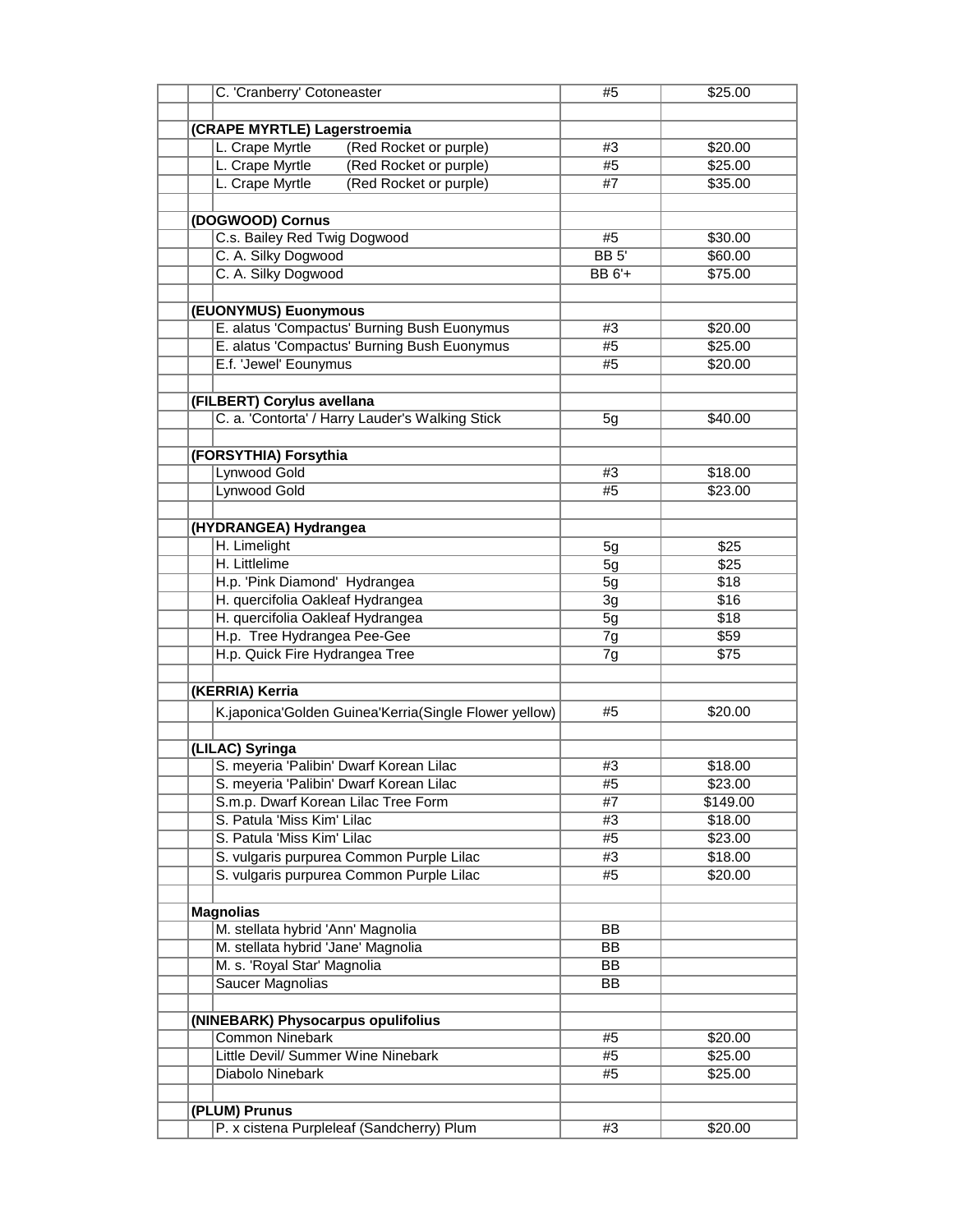| P. x cistena Purpleleaf (Sandcherry) Plum        | #5              | \$25.00  |
|--------------------------------------------------|-----------------|----------|
|                                                  |                 |          |
| (Serviceberry) Amelanchier Canadensis            |                 |          |
| A. x Grandiflora 'Autumn Brilliance' Servicebery |                 |          |
| Serviceberry B&B                                 | B&B             |          |
|                                                  |                 |          |
| (SPIREA) Spiraea                                 |                 |          |
| All Spirea                                       | #3              | \$20.00  |
| <b>All Spirea</b>                                | #5              | \$25.00  |
|                                                  |                 |          |
| S. x bumalda 'Anthony Waterer' Spirea            |                 |          |
| S. x b. 'Goldflame' Spirea (pink)                |                 |          |
| S. x b. 'Goldmound' Spirea                       |                 |          |
| S. x b. 'Magic Carpet' Spirea (pink)             |                 |          |
|                                                  |                 |          |
| (SUMAC) Rhus                                     |                 |          |
| R. aromatica 'Gro-Low' Sumac                     | #3              | \$20.00  |
| R. aromatica 'Gro-Low' Sumac                     | #5              | \$25.00  |
| <b>Fragrant Sumac</b>                            | #3              | \$20.00  |
| <b>Fragrant Sumac</b>                            | #5              | \$25.00  |
|                                                  |                 |          |
| (SWEETSPIRE) Itea                                |                 |          |
| I. Virginica 'Henry's Garnet' Sweetspire         | #3              | \$20.00  |
| I. Virginica 'Henry's Garnet' Sweetspire         | #5              | \$25.00  |
|                                                  |                 |          |
| (VIBURNUM) Viburnum                              |                 |          |
| V. Dentatum 'Blue Muffin' Arrowwood              | #3              | \$20.00  |
| V. Dentatum 'Blue Muffin' Arrowwood              | #5              | \$25.00  |
|                                                  | #3              |          |
| V.x Carlisii 'Korean Spice'                      |                 | \$20.00  |
| V.x Carlisii 'Korean Spice'                      | #5              | \$25.00  |
| V. x juddii 'Judd'                               | #3              | \$18.00  |
| V. x juddii 'Judd'                               | #5              | \$23.00  |
| V. opulus 'Roseum' Common Snowball (European     |                 |          |
| Cranberry)                                       | #5              | \$25.00  |
| V Leatherleaf Alleghanny size 4'-5' current size | B&B             | \$45.00  |
| V Leatherleaf Alleghanny size 7'-9' current size | B&B             | \$65.00  |
|                                                  |                 |          |
| (WEIGELA) Weigela                                |                 |          |
| W. f. 'Minuet' Weigela (3X3')                    | #5              | \$25.00  |
| W. f. 'Variegata Nana' Dwarf Variegated Weigela  | #5              | \$25.00  |
| W. f. 'Wine & Roses' Weigela                     | #5              | \$25.00  |
| W. f. 'Midnight Wine' Weigela                    | #3              | \$18.00  |
| W. f. 'Spilled Wine' Weigela                     | #5              | \$25.00  |
|                                                  |                 |          |
| (WISTERIA)                                       |                 |          |
| Wisteria (Blue Bell)                             | #7, #10         | \$40.00  |
|                                                  |                 |          |
| (YUCCA) Yucca                                    |                 |          |
| Y. filamentosa 'Adams Needle' Yucca              | #3              | \$14.00  |
| Y. filamentosa 'Adams Needle' Yucca              | #5              | \$16.00  |
|                                                  |                 |          |
|                                                  |                 |          |
| <b>Deciduous Trees</b>                           |                 |          |
| <b>BIRCH (Betula)</b>                            |                 |          |
| Birch Dura Heat (mulit-stem)                     |                 |          |
| River Birch 'Heritage'                           |                 |          |
| Whitespire Birch                                 | 10 <sub>g</sub> | \$115.00 |
|                                                  |                 |          |
| <b>BLACK GUM (Nyssa sylvatica)</b>               |                 |          |
| Black Gum (no gumballs)                          | 2.5"            |          |
|                                                  |                 |          |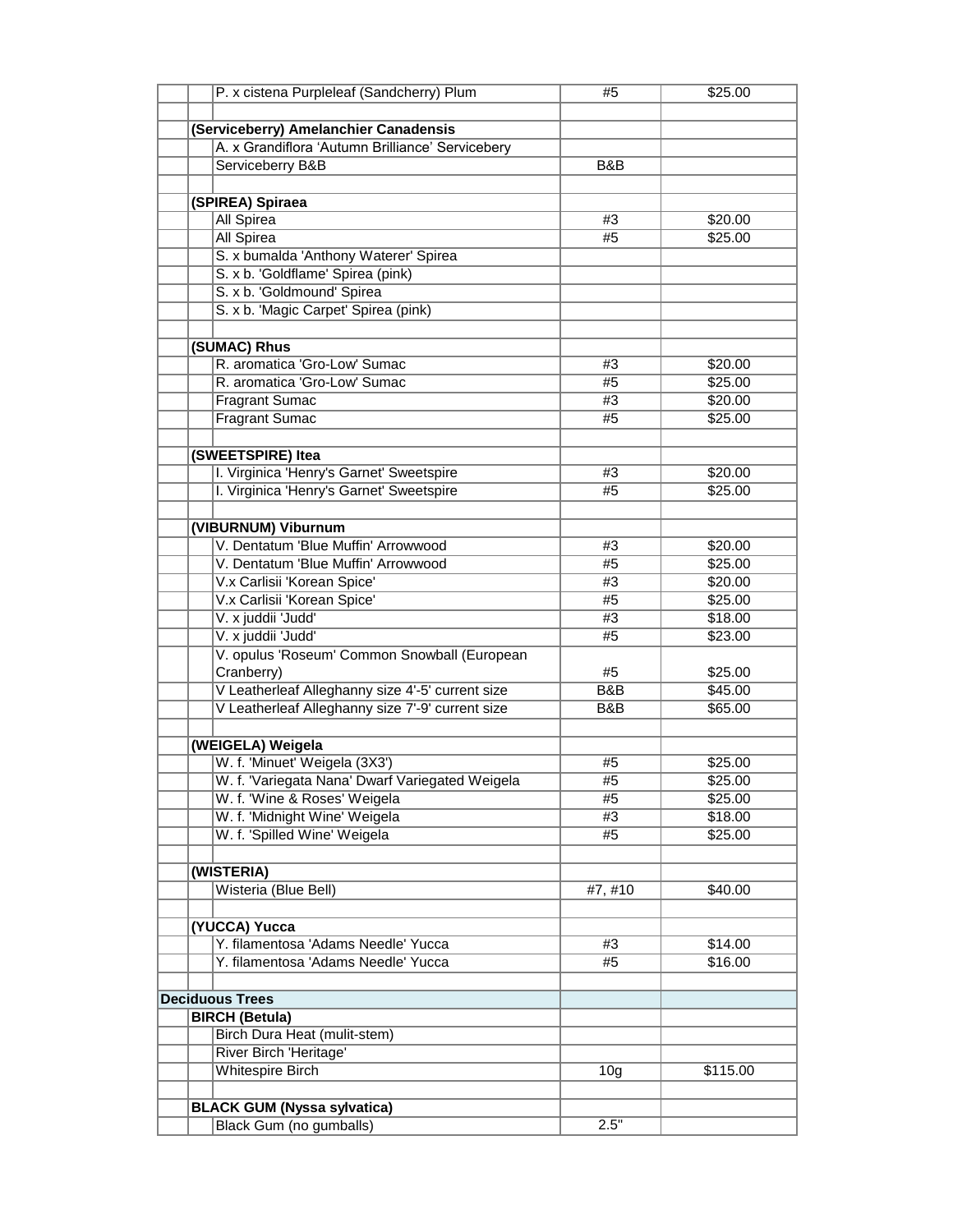| <b>CHERRY TREES (Prunus)</b>                     |                 |                     |
|--------------------------------------------------|-----------------|---------------------|
| Wpg. Cherry 'Snow Fountains' (White)             | 15g             | \$115.00            |
| <b>WEEPING CHERRY Yoshino (White)</b>            |                 |                     |
| Wpg. Cherry 'Subhirtella Double' (Pink)          | 15g             | \$115.00            |
| <b>Kwanzan Cherry</b>                            | 13/4            | \$109.99            |
|                                                  |                 |                     |
| <b>CRABAPPLE (Malus)</b>                         |                 |                     |
| Spring Snow, Weeping Candy, Donald Wyman,        |                 |                     |
| Profusion, Tina Sargent                          | B&B             |                     |
|                                                  |                 |                     |
| Tina Sargent Crabapple (Malus sargentii 'Tina')  | 10 <sub>g</sub> | \$120.00            |
|                                                  |                 |                     |
| <b>BALD CYPRESS (Taxodium distichum)</b>         |                 |                     |
| <b>T.distichum Bald Cypress</b>                  | B&B             |                     |
| T.distichum Bald Cypress                         | 15g             | \$90.00             |
| T.d. 'Shawnee Brave' Cypress                     | B&B             |                     |
|                                                  |                 |                     |
| <b>DOGWOOD (Cornus)</b>                          |                 |                     |
| C. florida 'Rubra' Pink Dogwood                  |                 | Tree pricing        |
| C. florida White Dogwood                         |                 | <b>Tree pricing</b> |
| C. kousa White or Pink Dogwood                   |                 | Tree pricing        |
| C. kousa 'Samzam' Samaritan Dogwood              | 6'              | \$99.00             |
|                                                  |                 |                     |
| <b>DWARF BLACK LOCUST (Robinia pseudoacacia)</b> |                 |                     |
| R.p. 'Lace Lady' Twisty Baby Dwf. Black Locust   | 10 <sub>g</sub> | \$99.00             |
|                                                  |                 |                     |
| <b>WHITE FRINGETREE (Chionanthus)</b>            |                 |                     |
| C.virginicus. White Fringe Tree                  | #5              | \$55.00             |
| C.virginicus. White Fringe Tree                  | <b>BB 6'-7'</b> | \$120.00            |
|                                                  |                 |                     |
|                                                  |                 |                     |
| <b>GINKGO</b><br>G. biloba Ginko                 |                 |                     |
|                                                  |                 |                     |
|                                                  |                 |                     |
| <b>HICKORY SHELLBARK (Carya laciniosa)</b>       |                 |                     |
| C.L. Shellbark Hickory                           | $2$ ft ht.      | \$29.00             |
|                                                  |                 |                     |
| <b>HAWTHORN (Crataegus)</b>                      |                 |                     |
| C. phaenopyrum 'Washington' Hawthorn             |                 |                     |
| C. viridis 'Winter King' Hawthorn                |                 |                     |
| C. crus-galli 'Crusader' or Cockspur Hawthorn    |                 |                     |
| <b>Dwarf Flowering Hawthorn</b>                  |                 |                     |
|                                                  |                 |                     |
| <b>HONEYLOCUST (Gleditsia)</b>                   |                 |                     |
| <b>Skyline Honeylocust</b>                       |                 |                     |
|                                                  |                 |                     |
| <b>LILAC TREE (Syringa reticula)</b>             |                 |                     |
| Japanese Lilac 'Ivory Silk'                      | #7              | \$99.00             |
| Japanese Lilac 'Ivory Silk'                      | BB              | tree pricing        |
|                                                  |                 |                     |
| KATSURA TREE (Cercidi phyllum japonica)          |                 |                     |
| Fall color Peach-Yellow-red                      |                 |                     |
|                                                  |                 |                     |
|                                                  |                 |                     |
| <b>KOREAN MOUNTAIN ASH (Sorbus Alnifolia)</b>    |                 |                     |
|                                                  |                 |                     |
| <b>LINDEN (Tilia)</b>                            |                 |                     |
| T. tomentosa 'Sterling Silver' Linden            |                 |                     |
|                                                  |                 |                     |
| <b>MAPLES (Acer)</b>                             |                 |                     |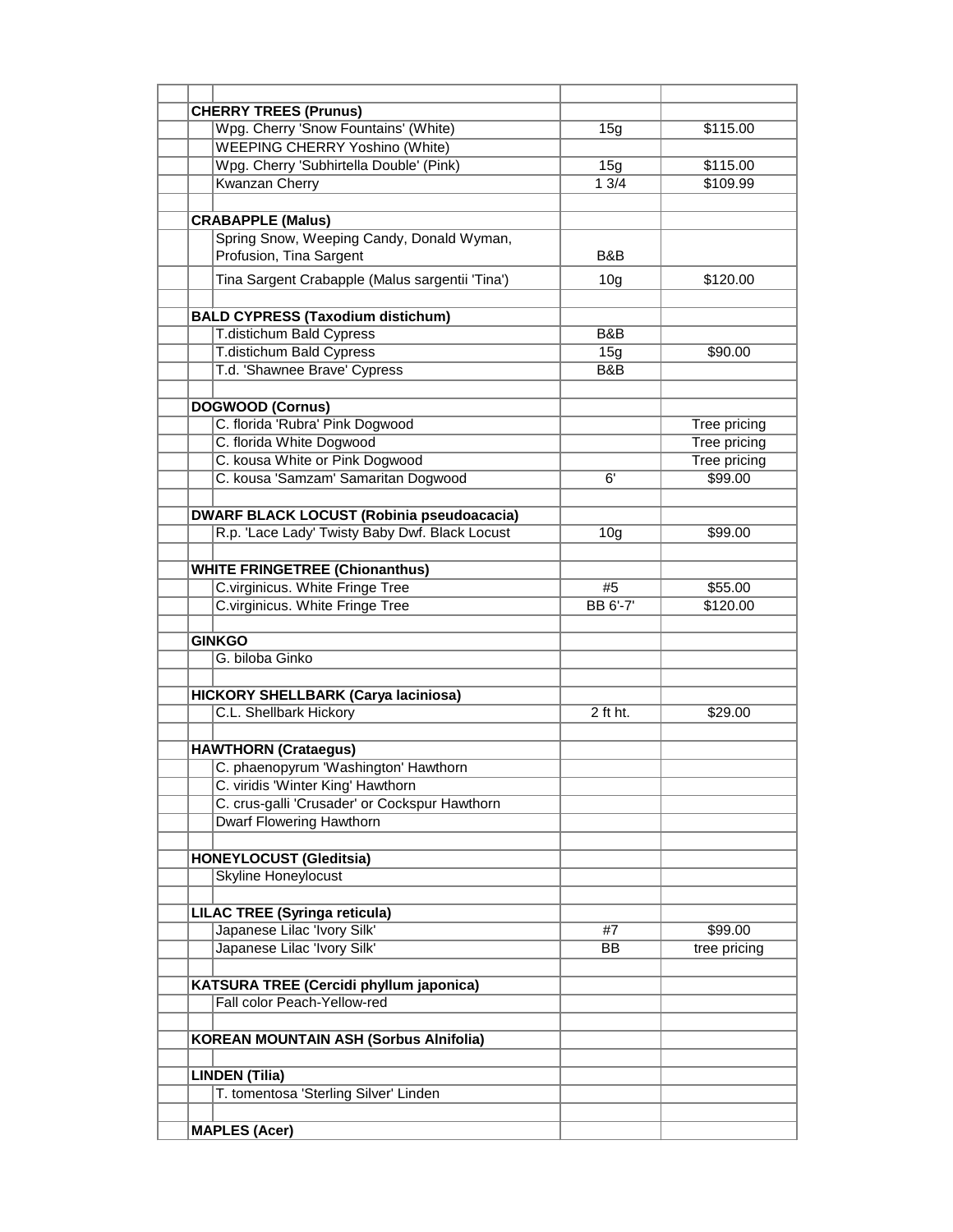| A. buergerianum 'Trident' Maple                                       |                 |          |
|-----------------------------------------------------------------------|-----------------|----------|
| A. griseum 'Paper Bark' Maple                                         |                 |          |
| A. platanoides 'Crimson King' Maple                                   |                 |          |
| A. rubrum Red Maple                                                   |                 |          |
| A. rubrum 'Red Sunset'                                                |                 |          |
| A. x freemanii 'Autumn Blaze Maple'                                   | $\overline{BB}$ |          |
| A. x freemanii 'Autumn Blaze Maple'                                   | 10 <sub>g</sub> | \$120.00 |
| A. saccharum Sugar Maple                                              |                 |          |
| A. truncatum 'Shangtung' Maple                                        |                 |          |
|                                                                       |                 |          |
| <b>JAPANESE MAPLES (Acer palmatum)</b>                                |                 |          |
| A.p. Japanese Maple 'Bloodgood'                                       | B&B             |          |
| A.p. Tamukeyama (upright) Japanese Maple                              | #10             | \$150.00 |
| A.p.dissectum 'Crimson Queen' Japanese Maple                          | $2-3'$ bb       | \$139.00 |
| A.p.dissectum 'Crimson Queen' Japanese Maple                          | #10             | \$120.00 |
| A.p.dissectum 'Tamukeyama' Japanese Maple                             | #10             | \$150.00 |
|                                                                       |                 |          |
|                                                                       |                 |          |
| <b>MULBERRY (Morus)</b><br><b>WEEPING MULBERRY M.alba 'Chaparral'</b> |                 |          |
|                                                                       |                 |          |
|                                                                       |                 |          |
| <b>OAK (Quercus)</b>                                                  |                 |          |
| Q. acustissima 'Sawtooth Oak'                                         |                 |          |
| Q. bicolor 'Swamp White Oak'                                          |                 |          |
| Q. macrocarpa 'Bur Oak'                                               |                 |          |
| Q. palustris 'Pin Oak'                                                |                 |          |
| Q. phellos 'Willow Oak'                                               |                 |          |
| Q. rubra 'Red Oak'                                                    |                 |          |
| Q.alba 'White Oak'                                                    |                 |          |
|                                                                       |                 |          |
| PERSIAN IRONWOOD (Parrotia persica)                                   |                 |          |
| Persian Parrotia                                                      |                 |          |
|                                                                       |                 |          |
| <b>PEAR (Pyrus Calleryana)</b>                                        |                 |          |
| P.c. Aristocrat Pear                                                  |                 |          |
| P.c. Cleveland Select Pear                                            |                 |          |
|                                                                       |                 |          |
| <b>REDBUD (Cercis canadensis)</b>                                     |                 |          |
| Eastern Redbud                                                        |                 |          |
| Forest Pansy                                                          | 15g             | \$95.00  |
| White Bud                                                             |                 |          |
| Oklahoma Redbud                                                       |                 |          |
|                                                                       |                 |          |
| DAWN REDWOOD (Metasequoia glyptostrobiodes)                           |                 |          |
| Dawn Redwood                                                          |                 |          |
|                                                                       |                 |          |
| <b>SYCAMORE (Platanus occidentalis)</b>                               |                 |          |
| American Sycamore                                                     |                 |          |
|                                                                       |                 |          |
| <b>TULIP (Liriodendron)</b>                                           |                 |          |
| <b>Tulip Tree or Tulip Poplar</b>                                     |                 |          |
|                                                                       |                 |          |
|                                                                       |                 |          |
| <b>WEEPING WILLOW (Salix)</b><br><b>Weeping Willow</b>                |                 |          |
|                                                                       |                 |          |
|                                                                       |                 |          |
| ZELKOVA (Zelkova Serrata)                                             |                 |          |
| Z.S. Zelkova                                                          |                 |          |
|                                                                       |                 |          |
| <b>FRUIT &amp; NUT TREES</b>                                          |                 |          |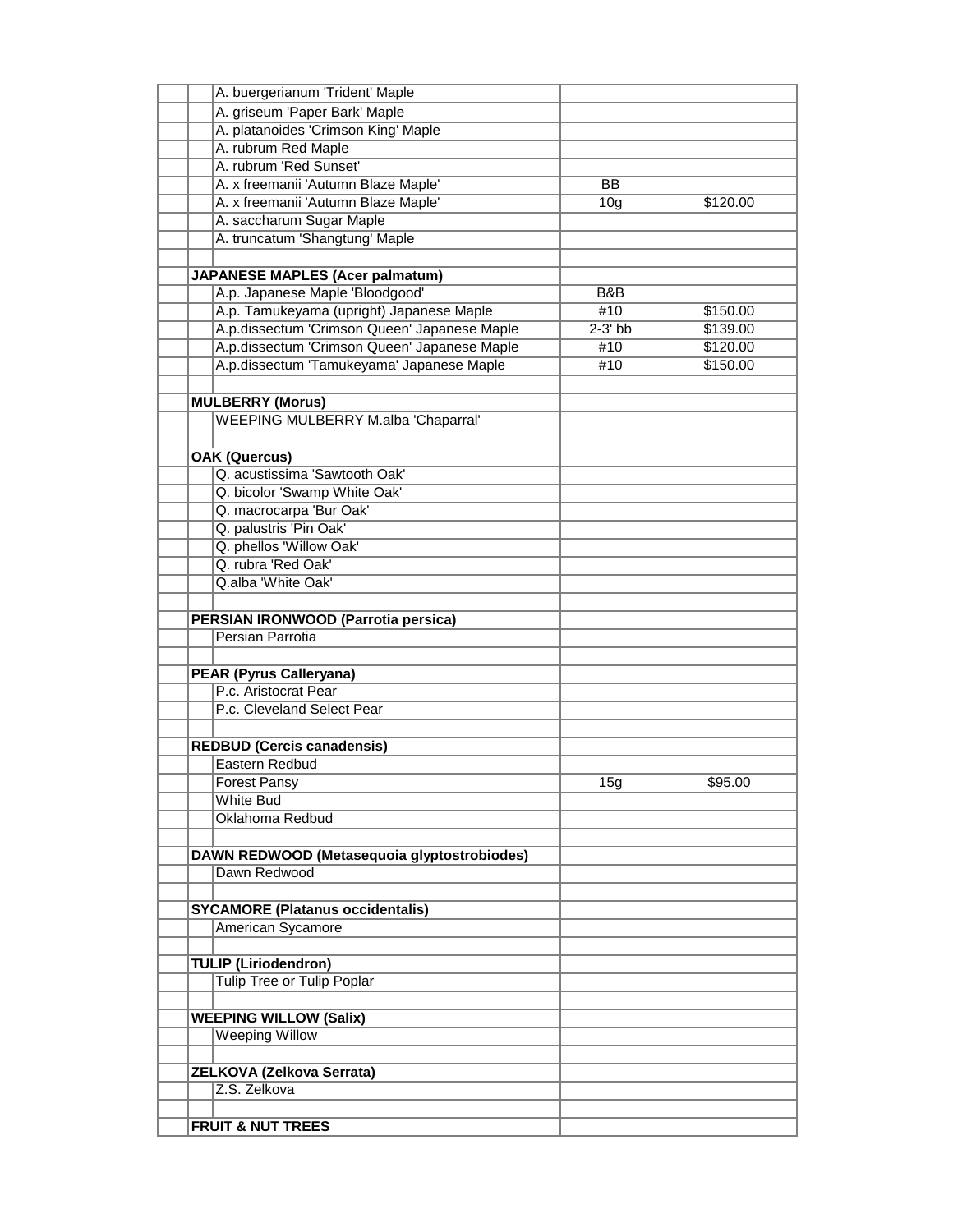|                   | Apple                                            | #7         | \$40.00 |
|-------------------|--------------------------------------------------|------------|---------|
|                   | Apple                                            | #10 or #15 | \$50.00 |
|                   | Pear                                             | 5 g bag    | \$50.00 |
|                   | Peach                                            |            |         |
|                   | Pecan                                            | #7         |         |
|                   |                                                  |            |         |
| <b>Perennials</b> |                                                  |            |         |
|                   | <b>ROSES</b>                                     |            |         |
|                   | Drift Rose White                                 | #5         | \$18.00 |
|                   | Drift Rose Red                                   | #5         | \$18.00 |
|                   | <b>Red Knockout</b>                              | #5         | \$18.00 |
|                   | <b>Red Double Knockout</b>                       | #5         | \$18.00 |
|                   | Sunny Knockout Rose (Yellow)                     | #3 and #5  | \$18.00 |
|                   | Rainbow Knockout (pink/ multi-color)             | #5         | \$18.00 |
|                   |                                                  |            |         |
|                   | <b>Pink Knockout</b>                             | #5         | \$18.00 |
|                   |                                                  |            |         |
|                   | <b>GROUNDCOVERS</b>                              |            |         |
|                   | Dianthus Firewitch                               | 4"         | \$3.00  |
|                   | English Ivy (Hedera helix)                       |            |         |
|                   | Common Periwinkle (Vinca minor)                  |            |         |
|                   | Orange Stonecrop (Sedum kamtschaticum)           | #1         | \$7.00  |
|                   | Angelina Stonecrop (Sedum repestre)              | #1         | \$7.00  |
|                   | Autumn Joy Stonecrop (Sedum 'Autumn Joy')        | #1         | \$7.00  |
|                   |                                                  |            |         |
|                   | <b>CATMINT (Nepeta x faassenii)</b>              |            |         |
|                   | <b>Walker's Low Catmint</b>                      | #1         | \$7.00  |
|                   |                                                  |            |         |
|                   | <b>COLUMBINE</b> (Aquilegia)                     |            |         |
|                   | Various colors                                   | #1         | \$7.00  |
|                   |                                                  |            |         |
|                   | <b>DAYLILY</b> (Hemerocallis)                    | #1         | \$7.00  |
|                   | H. 'Happy Returns' Daylily (Yellow flower)       | #1         | \$7.00  |
|                   | H. 'Little Grapette' Daylily (Purple flower)     | #1         | \$7.00  |
|                   | H. 'Mini Pearl' Daylily (Peach colored flower)   | #1         | \$7.00  |
|                   | H. 'Pardon Me' Daylily (Red flower)              | #1         | \$7.00  |
|                   | H. 'Stella D' Oro' Daylily DWARF (Golden flower) | #1         | \$7.00  |
|                   | <b>Hyperion Daylily</b>                          | #1         | \$7.00  |
|                   | <b>Crimson Pirate (Red)</b>                      | #1         | \$7.00  |
|                   | Strawberry Candy (Pink/White/Peach)              | #1         | \$7.00  |
|                   | Charles Johnston (Red with Yellow Center)        | #1         | \$7.00  |
|                   |                                                  |            |         |
|                   | <b>ECHINACEA (Purple Coneflower)</b>             |            |         |
|                   | <b>Purple Coneflower</b>                         | #1         | \$7.00  |
|                   | PowWow Wild Berry Coneflower                     | #1         | \$7.00  |
|                   |                                                  |            |         |
|                   | <b>HEUCHERELLA</b>                               |            |         |
|                   | Purple Palace & Bressingham                      | #1         | \$7.00  |
|                   |                                                  |            |         |
|                   | <b>HOSTA</b>                                     |            |         |
|                   | Francee'                                         | #1         | \$7.00  |
|                   | <b>Mixed Hostas</b>                              | #1         | \$7.00  |
|                   | Hosta                                            | #3         | \$12.00 |
|                   |                                                  |            |         |
|                   | <b>IRIS</b>                                      |            |         |
|                   | Iris versicolor                                  | #1         | \$7.00  |
|                   |                                                  |            |         |
|                   | <b>LIATRIS (Liatris spicata)</b>                 |            |         |
|                   | Gayfeather/ Blazing Star                         | #1         | \$7.00  |
|                   |                                                  |            |         |